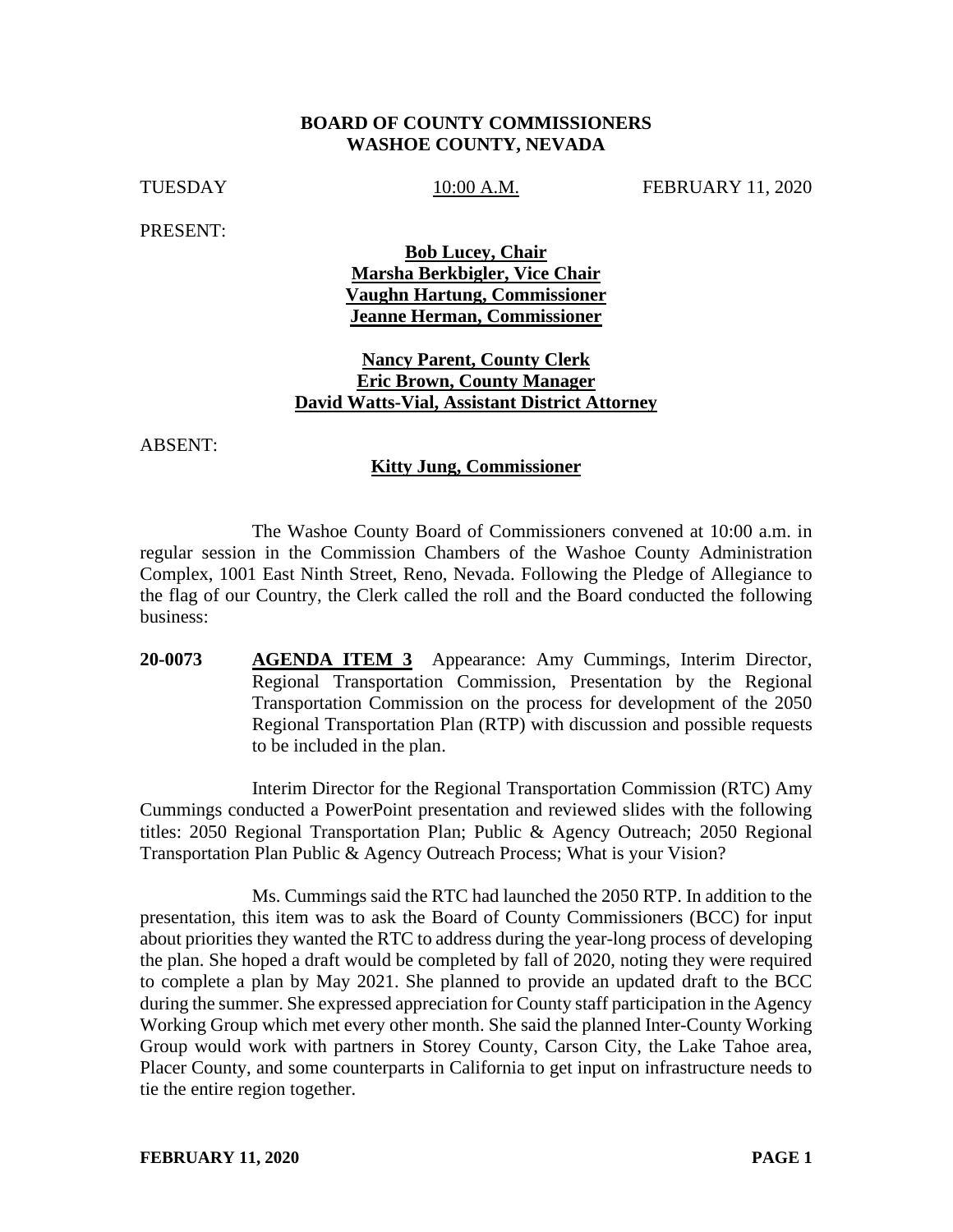Ms. Cummings noted staff input was reflected in the issue-based workshops which would be conducted to complement the regional working group. She said the RTC received requests to assess future connectivity with the North Valleys and they planned to review safety issues and connectivity throughout that area. The focus would be on safety with input from youth in the region, including middle school, high school, and college students. She noted the previous transit vision included the Virginia Street extension to the University of Nevada, Reno, so she was pleased that project would be completed by the end of the year. She mentioned a meeting was scheduled for February 26 to discuss the Sparks Industrial Roadway Network.

Chair Lucey thanked Ms. Cummings for the presentation. He said two Commissioners were on the RTC Board, so he wanted to allow other Commissioners an opportunity to offer input for the RTP.

Vice Chair Berkbigler expressed enthusiasm that the North Valleys roadway network was on the list of priorities for the RTP. She thought the Master Plan demonstrated there would be significant growth in the North Valleys over the next five to ten years. It was important to ensure the highways and roadways would support the expected growth. She noted some work needed to be completed sooner while other work could be phased in with development. Transportation safety was another major concern she was pleased to see on the list of priorities. She said there had been an abnormally high number of vehicle accidents involving pedestrians since the school year began. She mentioned mobile phone distractions were an issue, but she thought improving road safety would help significantly. She thanked Ms. Cummings for the presentation.

Commissioner Hartung mentioned the rapid growth taking place in Spanish Springs. He noted the RTP did not include Pyramid Highway, Sparks Boulevard, or Vista Boulevard, which were the main roads to and from Spanish Springs. He said even small changes would make a big difference, such as extending the third lane on Pyramid Highway to Disc Drive. He recognized traffic was only a significant issue during certain times of day, but it was nevertheless an issue. He requested information about the cause of a major accident that occurred on February 7 at Pyramid Highway and David James Boulevard. He understood Pyramid Highway was a right of way for the Nevada Department of Transportation (NDOT), but he was unaware of why speed limits were increased from 45 to 55 miles per hour. He stated NDOT had not discussed the speed limit change with any other agency and he believed the issue needed to be reviewed in the context of ensuring roadway safety.

Commissioner Herman was pleased to see the roads for the North Valleys were on the priority list because they were in poor condition. She expressed consternation about the flashing light at the intersection of Pyramid Highway and Calle De La Plata because it confused people; she regularly heard complaints about it. She believed it made sense before there was a stop light at the intersection, but it had since become confusing to drivers. Ms. Cummings said Commissioner Hartung raised the issue to NDOT at the RTC Board meeting, and they were expected to provide an update about the light during the regular February RTC Board meeting.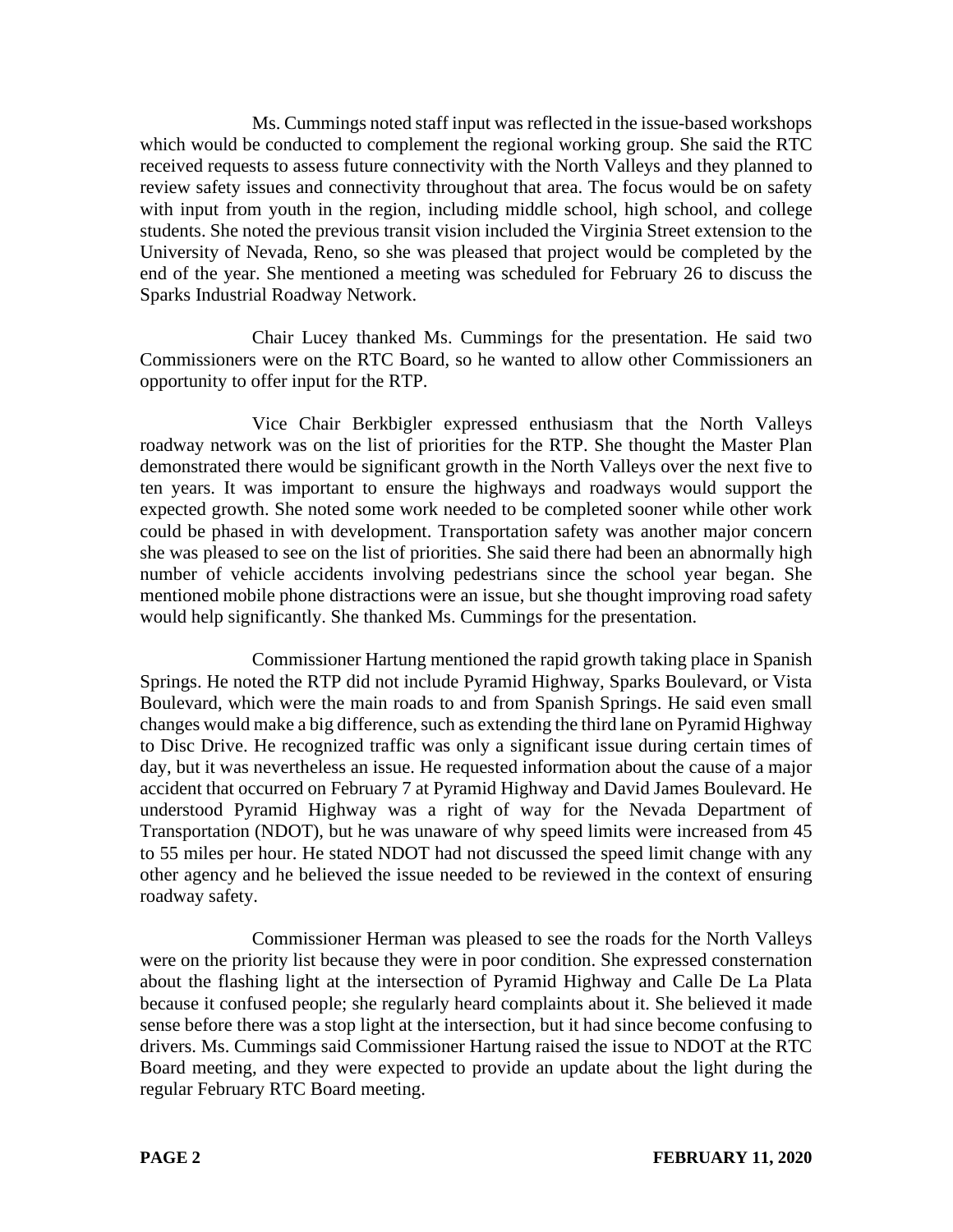Vice Chair Berkbigler expressed concern about traffic issues in Incline Village. She acknowledged some roads going up to Incline Village were in the State's jurisdiction and not the responsibility of the RTC. She noted residents of Incline Village paid gas tax like everyone else but received limited resources. She stated traffic had increased as more day-trippers visited, particularly during the summer. She requested the RTC work with County transportation staff and the Tahoe Regional Planning Agency as part of the RTP to assess what might relieve traffic in Incline Village and Crystal Bay.

Commissioner Hartung mentioned he had been insistent about the issue of flashing lights on Pyramid Highway and Calle De La Plata. He said it was a safety issue. He made NDOT aware of the issue because he believed the RTC needed to advocate for consistency.

Chair Lucey believed the RTC was the regional metropolitan planning organization (MPO) for the entire county. He thought transportation was at the forefront of any design and development. He said getting people to and from new developments and considering future road infrastructure were issues of significant concern. He thought a broad understanding of future regional needs was necessary when considering new roads. He suggested more regular meetings with the RTC, NDOT, the County, and the Cities of Reno and Sparks would be necessary to develop a more cohesive understanding of community needs. He noted many County residents were not aware that NDOT owned and maintained a number of thoroughfares in District 2. He thought County and RTC staff needed to work with NDOT to identify some of those roads and determine how future maintenance might be performed more effectively. He agreed with Vice Chair Berkbigler regarding Mount Rose and Incline Village being parts of the community whose residents paid gas tax and had road issues requiring attention. He pointed out Mount Rose Highway was a state highway, there were RTC thoroughfares connected to the highway, and there were planned County roads which would be conduits onto those thoroughfares. He asserted more regular communication about planning was necessary for the RTC to be the MPO for transportation. He said road safety was a serious concern as developments expanded roads in the county. He mentioned school zones would increase as new schools were added to the community and follow-through would be needed to make the Vision Zero project possible. He recommended working with the Washoe County School District to ensure school zones were adequate. He noted some drivers and pedestrians would inevitably be distracted by their mobile phones and those concerns needed to be addressed in the RTP.

Ms. Cummings said the RTC would consider increasing the amount of sales tax provided to Transit for the Tahoe Area, which provided transit services for Incline Village. They would also review the fuel tax provided to Incline Village in coordination with the County.

Chair Lucey said different funding sources needed to be considered because fuel-saving vehicles would affect fuel tax, which was the primary funding source for the RTC.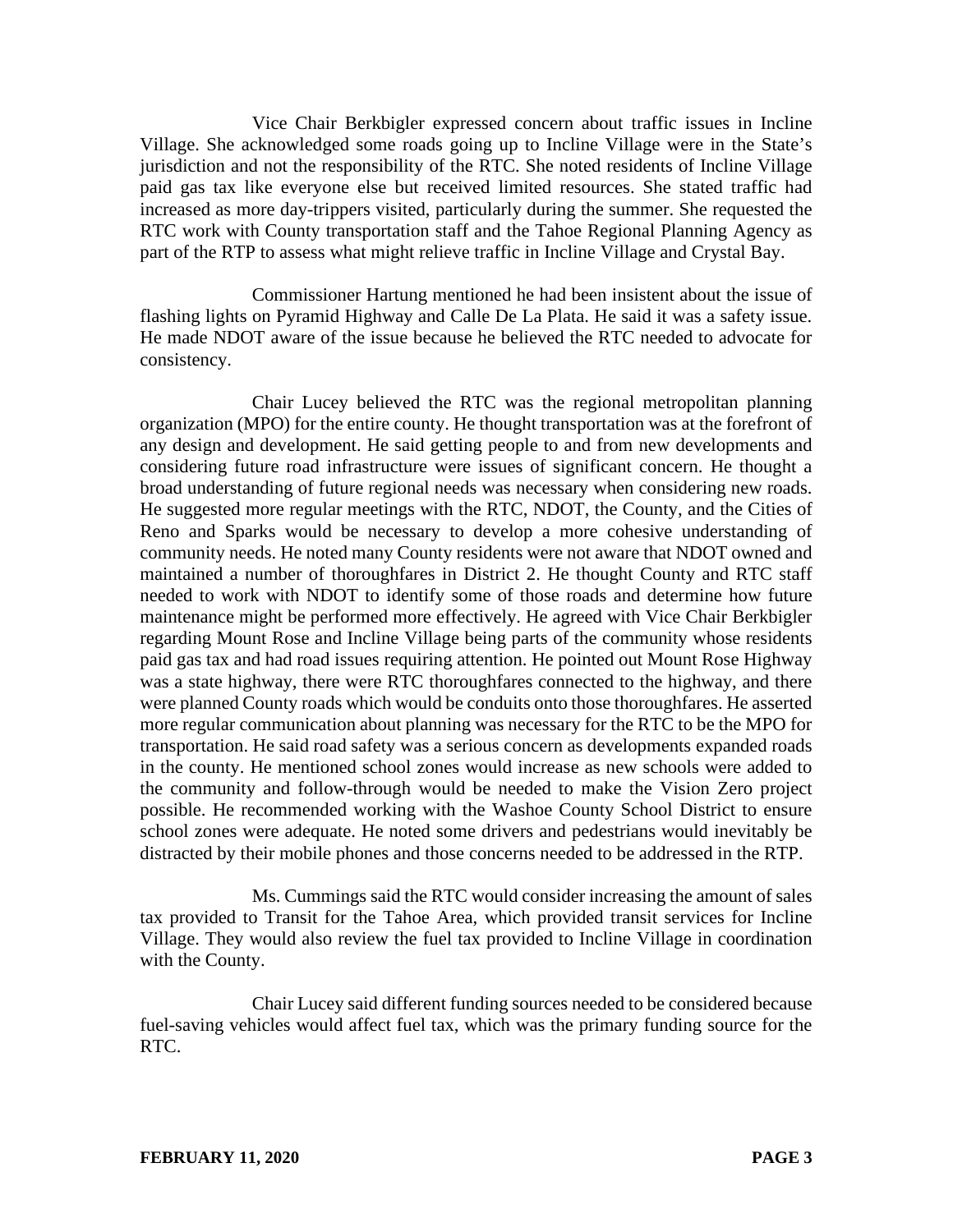## **20-0074 AGENDA ITEM 4** Public Comment.

Mr. George Lee urged the Board to keep the flashing warning light on Pyramid Highway because the stop light was not visible from the other side of the hill. He suggested changing the frequency of the flashing to help differentiate from the stop light. He expressed support for the addition of funds to the Wildcreek Golf Course rebuilding project. He thought the golf course needed to be usable to the community, including by the First Tee of Northern Nevada youth development program. He believed the driving range was necessary, even if more money was required to put up a net separating it from the school property.

Ms. Darla Lee believed the Sparks City Manager sent a Memorandum of Understanding (MOU) to the County regarding the protection of the Wildcreek Golf Course in perpetuity. She said local residents requested and supported the MOU. She encouraged the Board to sign the MOU as it would ensure residents that the Board was concerned about open space and affordable recreation.

Ms. Carol Burns welcomed County Manager Eric Brown to the community. She mentioned she contacted the Regional Transportation Commission (RTC) and the Nevada Department of Transportation (NDOT) about Sun Valley Boulevard. She expressed concern because the sage growing on the side of the road created a fire hazard, but NDOT told her they were unable to cut it down because it was the state flower. She said the RTC reported they would build sidewalks in Sun Valley, but she was disappointed that the area between East 1st Avenue and East 7th Avenue was not included in the plan.

Ms. Katherine Snedigar agreed the flashing lights on Pyramid Highway were confusing. She mentioned the Building and Safety Department still required permits for residents to keep containers on their property. She pointed out the issue was decided approximately one year earlier. She asked why the issue was not written into the Code and why staff was unaware of changes in the County Code.

Mr. Michael Moreno said he was the Chair of the Washoe County Complete Count Committee. He mentioned the 2020 Census would begin on March 12. He indicated households would receive up to four postcards from March 12 through April 30 encouraging them to participate in the Census. He noted Census participation was required by law, and it was secure and confidential. The information collected by the Census would not be shared with any other agency and there were severe penalties if information was shared. He said Census data was only released after 72 years had elapsed. He said citizens were asked to complete the Census online, although they would be able to request a paper form or complete it via phone if they preferred. He indicated everyone needed to be counted because funding for programs was based on Census data.

County Clerk Nancy Parent stated she received email correspondence from Elise Weatherly on January 29 and from Annemarie Grant on February 11, copies of which were placed on the record for the meeting.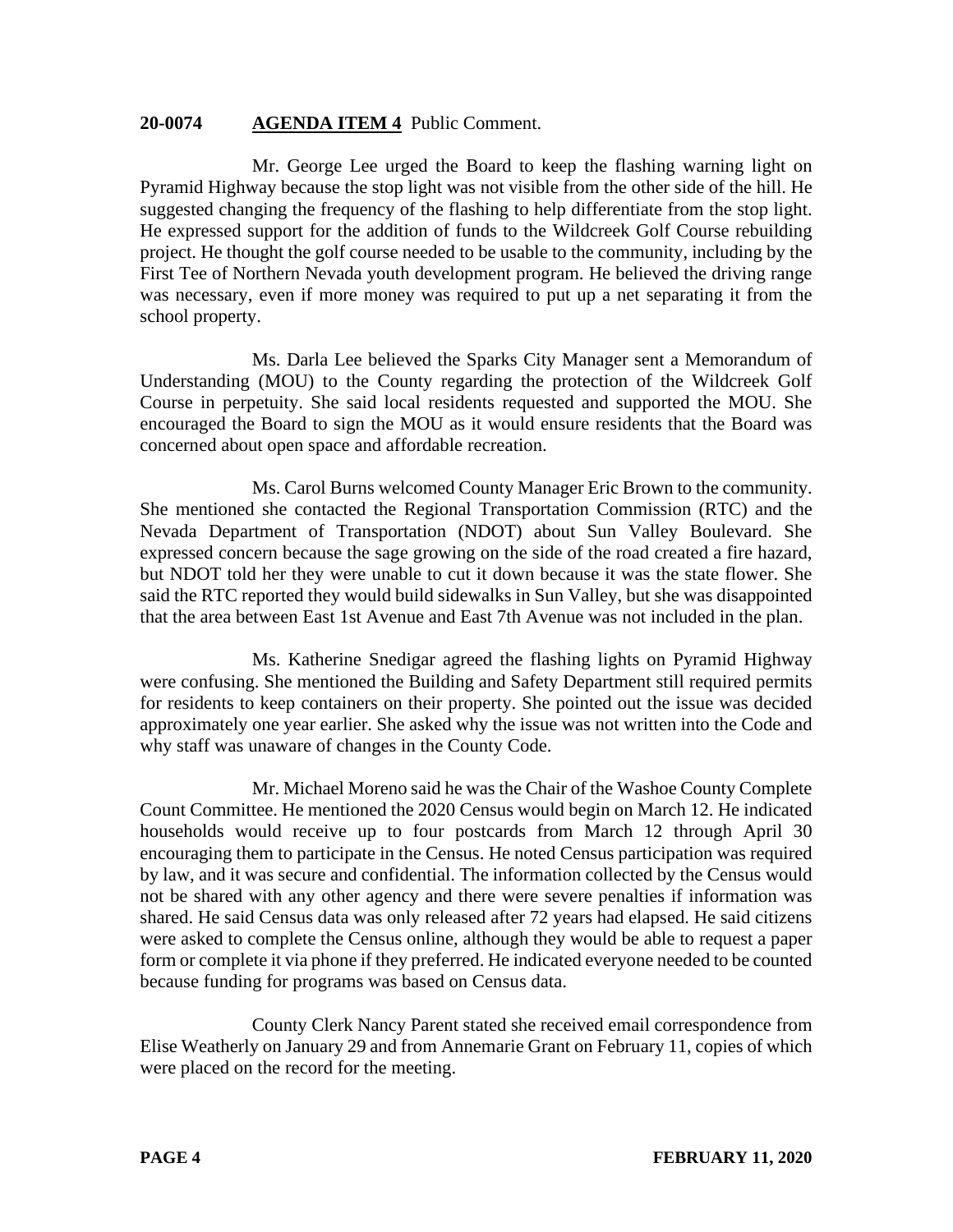#### **20-0075 AGENDA ITEM 5** Announcements/Reports.

County Manager Eric Brown announced two events concerning the Truckee Meadows Public Lands Management Act were scheduled the following week. There would be an Open House on Tuesday, February 18 and a public meeting on Thursday, February 20. Both events would be held at the Reno-Sparks Convention Center from 4:00 p.m. to 7:00 p.m. He noted additional information was available online at landsbill.org

Commissioner Herman mentioned the data gathered during the Census was used to apportion federal funds to the County. She said the County would receive \$20,000 for each person counted. She spoke about a resident trying to start a preschool in Lemmon Valley who experienced difficulties with the County. She hoped staff could facilitate the process. She mentioned a considerable number of complaints had been lodged because residents of Palomino Valley allowed their animals to wander. She requested that Animal Services staff review the situation. She noted the Sheriff's Office was asked to remove illegally dumped vehicles, but it was an unfunded mandate. She requested the issue be agendized for a future meeting.

Chair Lucey asked for a moment of silence for the passing of Mayor Bob Cashell who was a great friend to the County and the region. There followed a moment of silence. The Chair extended condolences to the Cashell family.

Commissioner Hartung thanked staff for creating a sphere of influence rollback map relatively quickly when requested to do so. With regards to Mr. George Lee's public comment, he said flashers would not be removed. He suggested staff might need to reevaluate the limit lines on Calle De La Plata, and the Sheriff's Office needed to be made aware if people were not obeying the law.

Commissioner Hartung said he and Mr. Brown attended a promotion ceremony for the Sheriff's Office the prior day. He congratulated Frank Eubanks who was promoted to the rank of lieutenant, and Dan Bales, Peter Michel, Martin Obos, and Levi Smith who were promoted to the rank of sergeant.

## **CONSENT AGENDA ITEMS** – **6A THROUGH 6C**

- **20-0076 6A** Acknowledge the communications and reports received by the Clerk on behalf of the Board of County Commissioners. Clerk. (All Commission Districts.)
- **20-0077 6B** Recommendation to acknowledge receipt of the Interim Financial Report for Washoe County Governmental Funds for the Six Months Ended December 31, 2019 - Unaudited. Comptroller's Department. (All Commission Districts.)
- **20-0078 6C** Recommendation to the Board of County Commissioners to retroactively acknowledge a grant award of [\$20,000, no County match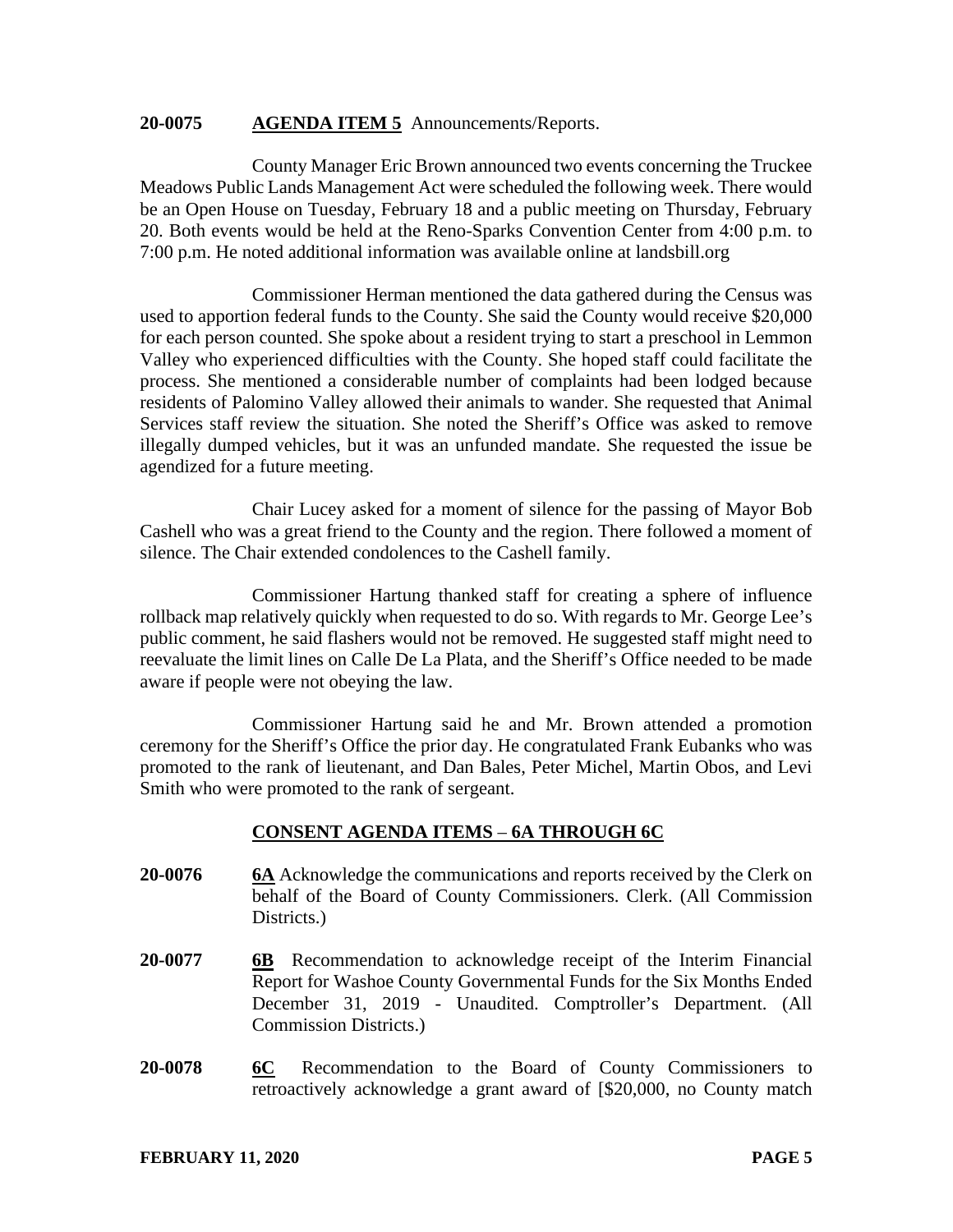required], awarded to the Second Judicial District Court from the Lee F. Del Grande Foundation, retroactive from January 1, 2020 through May 31, 2020 for the Family Peace Center; and direct the Comptroller to make the necessary budget amendments. District Court. (All Commission Districts.)

There was no public comment on the Consent Agenda Items listed above.

On motion by Vice Chair Berkbigler, seconded by Commissioner Hartung, which motion duly carried on a 4-0 vote Commissioner Jung absent, it was ordered that Consent Agenda Items 6A through 6C be approved.

**20-0079 AGENDA ITEM 7** Recommendation to award a bid and approve the Agreement to the lowest responsive, responsible bidder for the Bowers Mansion Repairs - Phase III Project [staff recommends Sullivan Structures LLC., in the amount of \$510,840.00]. Community Services. (Commission District 2.)

There was no response to the call for public comment.

On motion by Vice Chair Berkbigler, seconded by Commissioner Hartung, which motion duly carried on a 4-0 vote with Commissioner Jung absent, it was ordered that Agenda Item 7 be awarded and approved.

**20-0080 AGENDA ITEM 8** Recommendation to award a bid and approve the Agreement to the lowest responsive, responsible bidder for the 911 Parr - Housing Unit # 4 Air Handler Replacement Project [staff recommends ACCO Engineered Systems, Inc., in the amount of \$687,586] and approve bid alternates  $1 \& 2$  totaling \$12,036.00 and approve a separate \$25,000 contingency fund [for a total project amount of \$724,622]. Community Services. (Commission District 3.)

There was no response to the call for public comment.

On motion by Vice Chair Berkbigler, seconded by Commissioner Hartung, which motion duly carried on a 4-0 vote with Commissioner Jung absent, it was ordered that Agenda Item 8 be awarded and approved.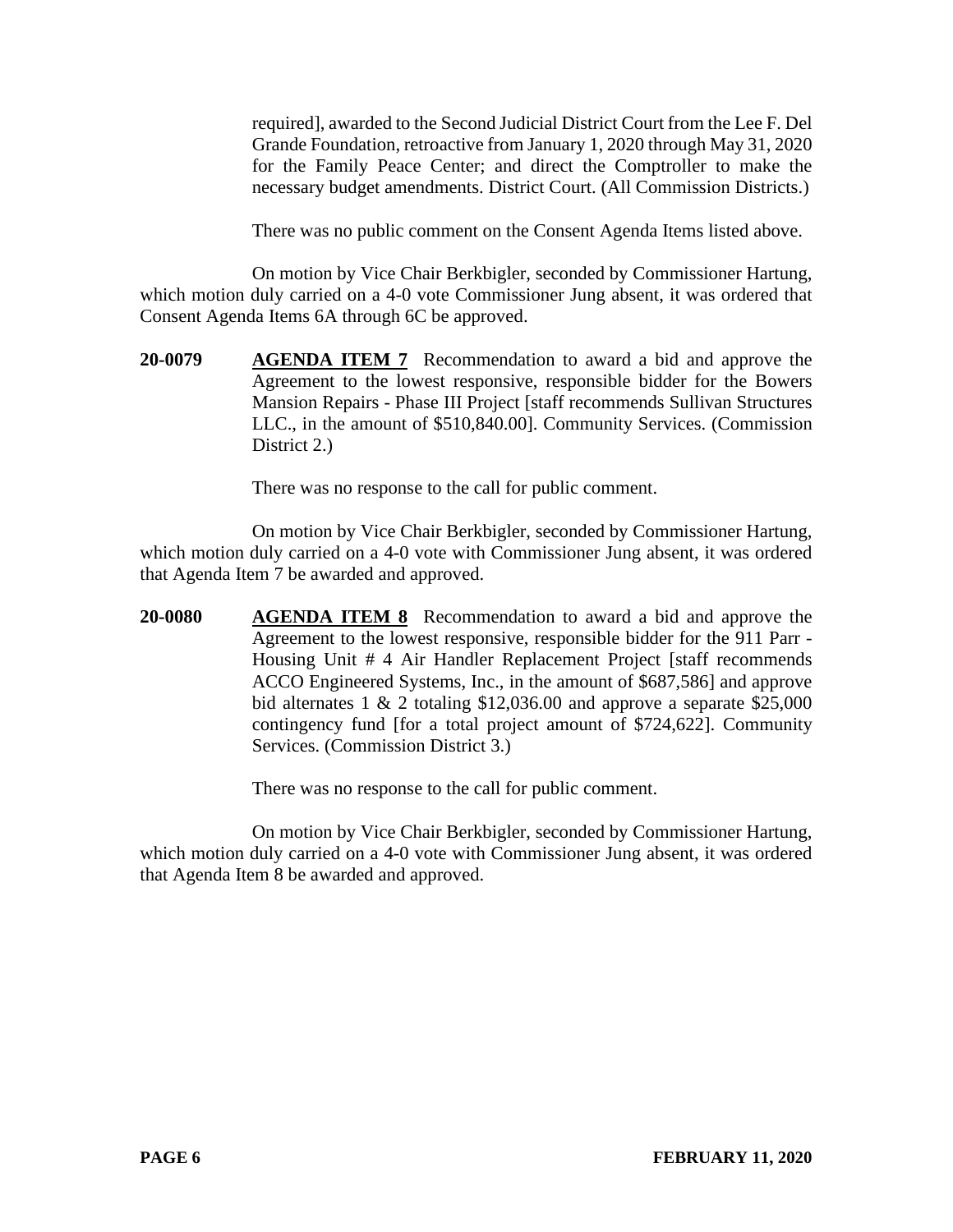**20-0081 AGENDA ITEM 9** Recommendation to approve the Resolution to augment the Golf Course Fund in the amount of [\$2,903,000.00] to increase Fiscal Year 2020 budget authority for the Wildcreek Golf Course project; and direct the Comptroller to make the necessary budget amendments. Community Services. (Commission District 5.)

Commissioner Hartung asked about the source of funds for this item. Assistant County Manager Dave Solaro stated Washoe County received \$3,138,910.63 in July of 2019 for the sale of water rights and property to the Washoe County School District. The funds were set aside in the Golf Course Enterprise Fund for rehabilitation of the Wildcreek Golf Course.

On the call for public comment, Ms. Darla Lee urged the Board to approve the recommendation. She believed the Wildcreek Golf Course would not be able to maintain the driving range without the added funds. She said the Wildcreek Golf Course was the headquarters for the First Tee of Northern Nevada youth development program and it would be an asset for high school students.

Mr. George Lee mentioned the reverse syphon for the Orr Ditch appeared to be close to completion. He said the ditch separated the golf course and school properties. He noticed the agenda said the funds would augment the golf course fund and he hoped it meant the money would be added to the project. He thought the driving range was necessary and he supported the augmented funds for the golf course.

Ms. Darlene Hesse expressed appreciation for the augmented budget for the golf course. She hoped the money would be segregated for the golf course. She expressed concern for the animals living on the golf course. She believed the open area needed to be protected so it could be enjoyed by people and animals. She observed many golfers used the golf course and she thought it could earn significant revenue.

Mr. Wesley Griffin mentioned he spoke in favor of saving the Wildcreek Golf Course during prior meetings. He asserted the golf course was a County treasure and even residents who did not play golf supported saving it. He spoke about an open house meeting held in October 2017 where golf professionals discussed the number of holes required to sustain golf in the area. He believed the golf course was needed because many residents would not be able to afford to play golf without a public course. He did not agree with statements about the golf course needing to be self-sustaining, and he urged the Board to approve Agenda Item 9.

On motion by Vice Chair Berkbigler, seconded by Commissioner Hartung, which motion duly carried on a 4-0 vote with Commissioner Jung absent, it was ordered that Agenda Item 9 be approved. The Resolution for Agenda Item 9 is attached hereto and made a part of the minutes thereof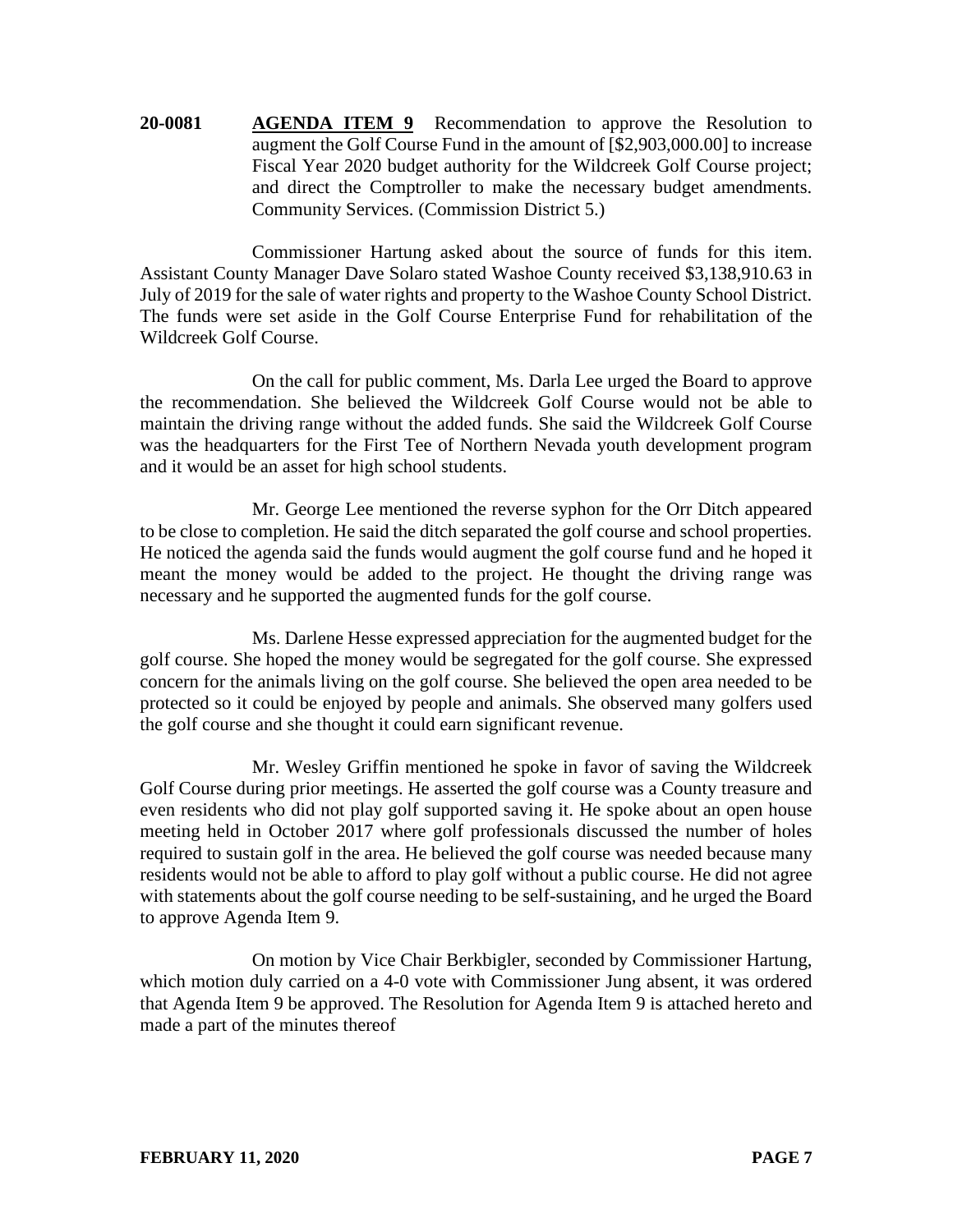**20-0082 AGENDA ITEM 10** Recommendation to approve the Owner-CMAR Construction Agreement between Washoe County and Q&D Construction, LLC, for Guaranteed Maximum Price #5 for Buildings 600/601 for the Our Place Homeless Housing Project [in the amount of \$2,839,254.00]. Community Services. (Commission District 3.)

There was no response to the call for public comment.

On motion by Vice Chair Berkbigler, seconded by Commissioner Hartung, which motion duly carried on a 4-0 vote with Commissioner Jung absent, it was ordered that Agenda Item 10 be approved.

# **20-0083 AGENDA ITEM 11** Public Comment.

Ms. Katherine Snedigar clarified the vehicle accident that occurred on February 7 on Pyramid Highway took place when traffic was light. She believed the accident was the result of driver error and the speed limit was not a factor. She stated the 55 mile per hour speed limit was determined by the public and she deemed it a safe speed for that road. She expressed frustration that vehicle accidents involving pedestrians were considered solely the responsibility of drivers. She asked why pedestrians were not taught to wear reflective clothing at night. She believed children needed to be taught road and vehicle safety. She expressed frustration that the Washoe County Code regarding containers had not been amended yet.

**20-0084 AGENDA ITEM 12** Announcements/Reports.

County Manager Eric Brown said Agenda Item 10 was the final installment on the upgrade of the Our Place development. He acknowledged the significant progress made on the project.

Assistant District Attorney David Watts-Vial thanked the Commissioners for their warm welcome. He expressed appreciation to Washoe County District Attorney Christopher Hicks for offering him the position and congratulated former Assistant District Attorney Paul Lipparelli on his retirement. He said Mr. Lipparelli set a very high standard. He announced that Nate Edwards was the new Chief Civil Deputy District Attorney. He expressed appreciation for working with some of the best attorneys in the County and he looked forward to representing the Board of County Commissioners.

Chair Lucey requested an update from staff regarding the opioid lawsuit, as well as outside counsel firms Bradley, Drendel & Jeanney and Eglet Prince, LLP. He asked staff to contact the Washoe County School District to coordinate town hall meetings to speak with parents and children about traffic safety. He said it was an opportunity for the County to perform outreach about community issues.

\* \* \* \* \* \* \* \* \* \* \*